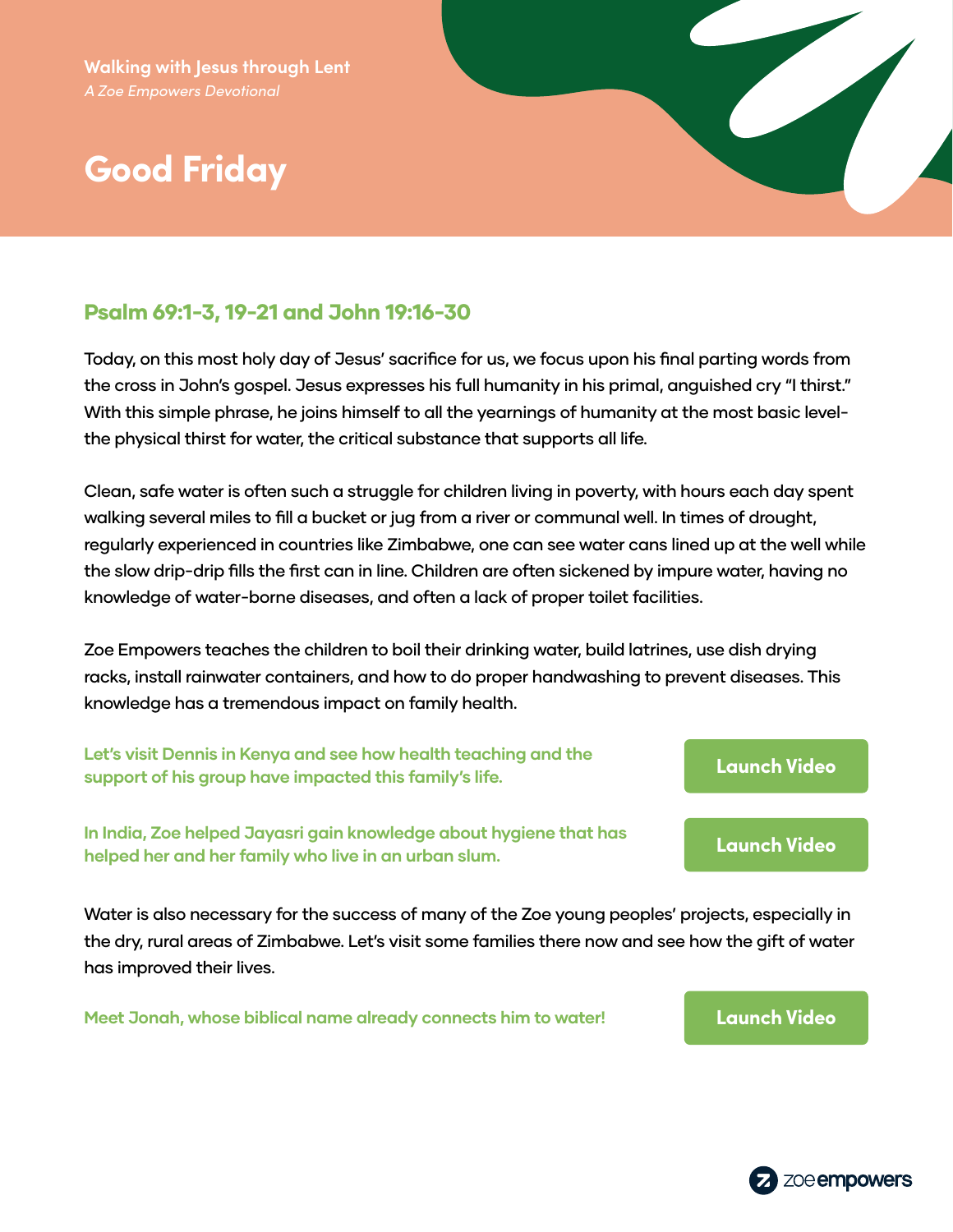## **Good Friday**

This family of orphans in a very remote area had land but no water or farming knowledge or seeds to have a garden.

#### **Come and see what Tariro and her family have achieved with Zoe's help! [Launch Video](https://zmpw.rs/Tariro)**

 $\overline{\mathcal{C}}$ 

Physical thirst, however, is not the only thirst that Jesus experiences on the cross. He also thirsts for spiritual connection with God, for emotional support from his now deserting followers, and especially for the acceptance of his mission of love to the world. It is a deep, piercing thirst in which all human and divine companionship has been stripped away and he is left alone and rejected in God-forsakenness.

Prior to joining Zoe, vulnerable youth have also experienced this kind of despair and spiritual, emotional, and relational thirst; rejected, isolated, stigmatized, and cut-off from their community. They thirst for the lost love of parents, and the support of friends and neighbors.

Jesus' final words "It is finished" are not resignation, but the affirmation that, despite the pain, suffering, and rejection, he has completed his self-giving mission of love to the world. Now, empowered by his spirit, it is our task to carry it on in his name.